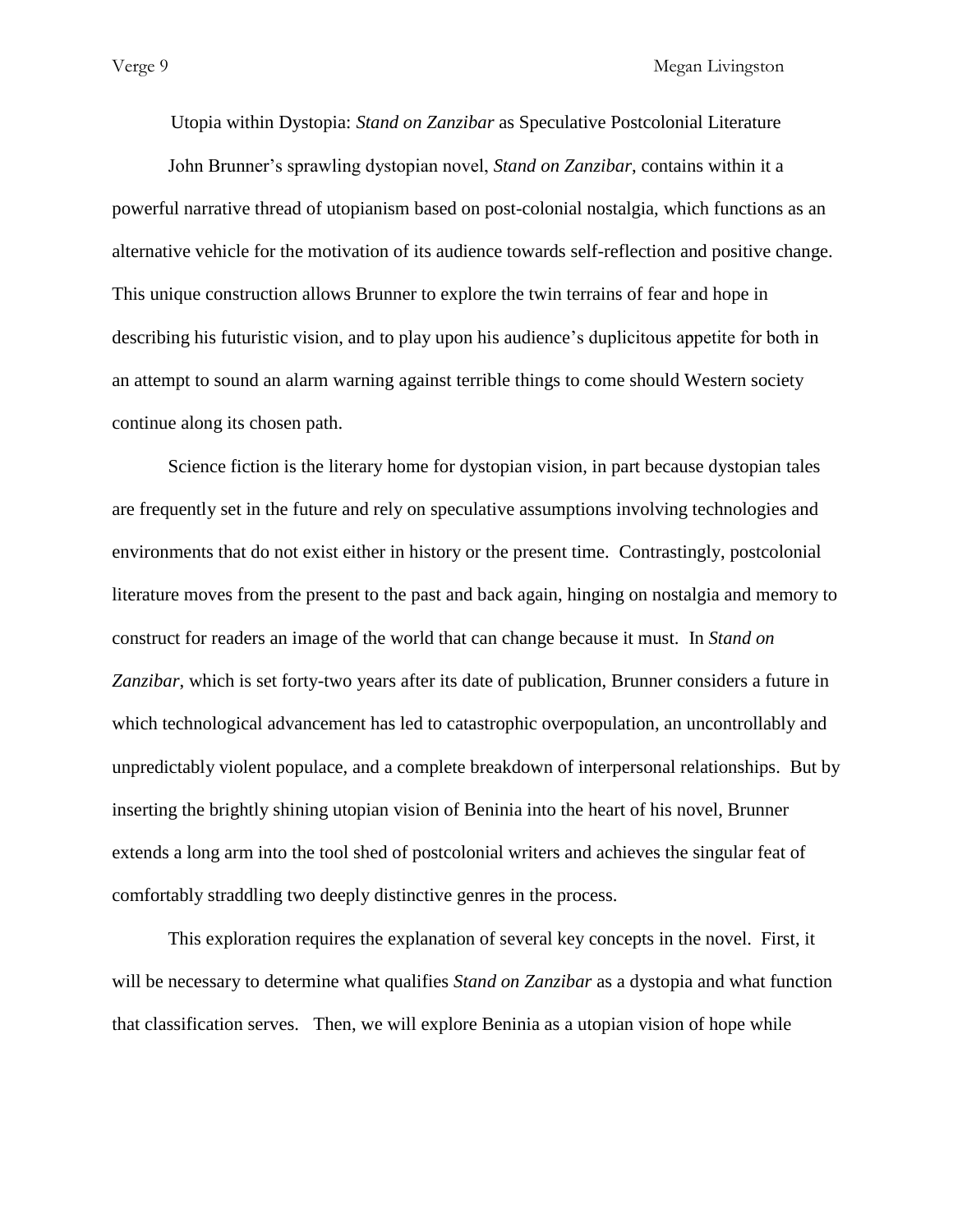Livingston 2

placing hope within a postcolonial context. Finally, we will draw on specific examples in the text to locate the novel within the genre of postcolonial literature.

John Hickman describes dystopian fiction as a creative vehicle offering "the most direct means to denounce the social evils that authors perceive emerging in contemporary society" and lists among the functions of science fiction in general, "[helping] to identify the possible consequences that might flow from personal and public policy choices, especially those involving new technology" (141-142). Brunner's created universe in *Stand on Zanzibar* features a society at the mercy of a probability-predicting super-computer, which leads humanity along its descent into an array of dire and destructive consequences stemming from state and corporate policy decisions. The most obvious of these is the intrusive eugenics legislation imposed upon the citizens of all the developed nations in the story, deemed necessary by governments seeking to curb population growth and purge the populace of genetically undesirable traits. Brunner seems to be reacting to a nascent trend towards superficiality and overconsumption in his own time. He intuitively connects advances in medicine and science with a long-standing human desire for immortality, and predicts the commoditization of health and longevity along with it.

Similarly, Brunner invents "muckers," ordinary men and women who suffer temporary insanity which pushes them to commit horrifying acts of violence against anyone unlucky enough to be near them. Chad Mulligan, the sociologist whose voice serves as a representation of the author's throughout the text, identifies the mucker phenomenon as a result of overcrowding and the loss of any sense of self or personal space, comparing life in the densely populated cities to being in a jail cell, where

[the] bars are the competing members of your own species, at least as cunning as you on average, forever shifting around so you can't pin them down, liable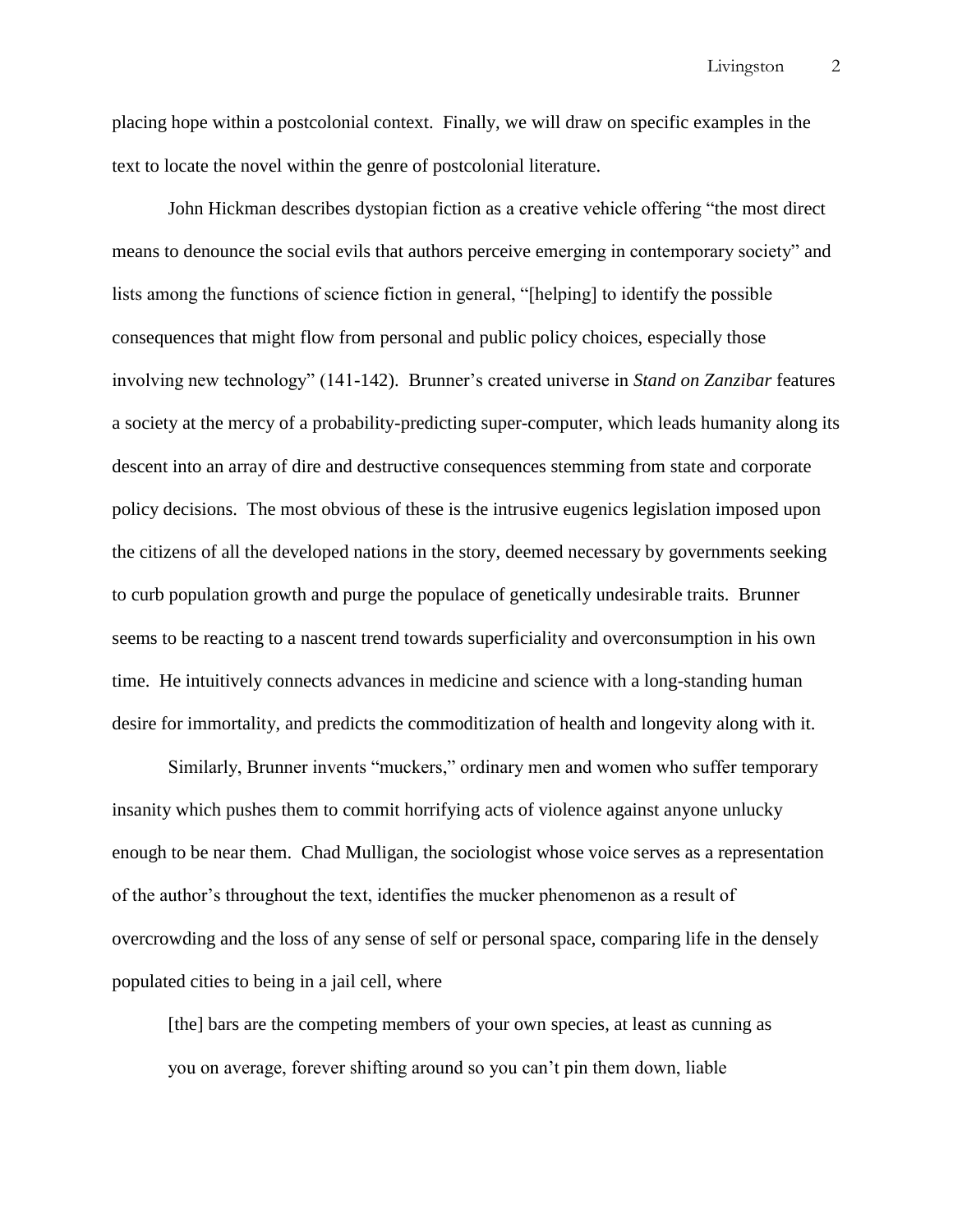to get in your way without the least warning, disorienting your personal environment until you want to grab a gun or an axe and turn mucker.

(Brunner 67)

These terrifying realities in Brunner's vision squarely place the work in the realm of dystopian fiction, first by hinting at what may have gone wrong in the past to yield such a future. Then, Brunner draws on what Rob McAlear defines as the rhetoric of fear to offer a persuasive argument for making whatever changes are necessary to remove the possibility of such a future ever arising (24).

This appeal to the reader's sense of fear implies a relationship between the author and his audience that is pivotal to understanding dystopian fiction as a genre. McAlear suggests that dystopias use the moral code of a particular society to turn the focus of individuals inward, where they can become enlightened enough to see that the steps they take at any given moment do, indeed, lead somewhere, and that where they lead may not be good for society as a whole (26). Chad Mulligan, continuing his musings on the debauched state of the modern Western global citizen, appears to be the willing, if at times reluctant, harbinger of fear, promising little else but a nightmare for the slowly awakening reader: "Your life from birth to death resembles the progress of a hopelessly drunk tightrope walker whose act has been so bad up til now that he's being bombarded with rotten eggs and broken bottles" (Brunner 67).

According to McAlear, the strategic function of fear in dystopian vision is mirrored by the similarly strategic function of hope in utopian vision (25). In *Stand on Zanzibar*, there is an anomaly that defies every principle of fear presented by the larger dystopian vision. This aberration takes the form of the African nation of Beninia, a state without a hierarchical bureaucratic structure that preys on or imposes itself on its citizens, but is instead governed as a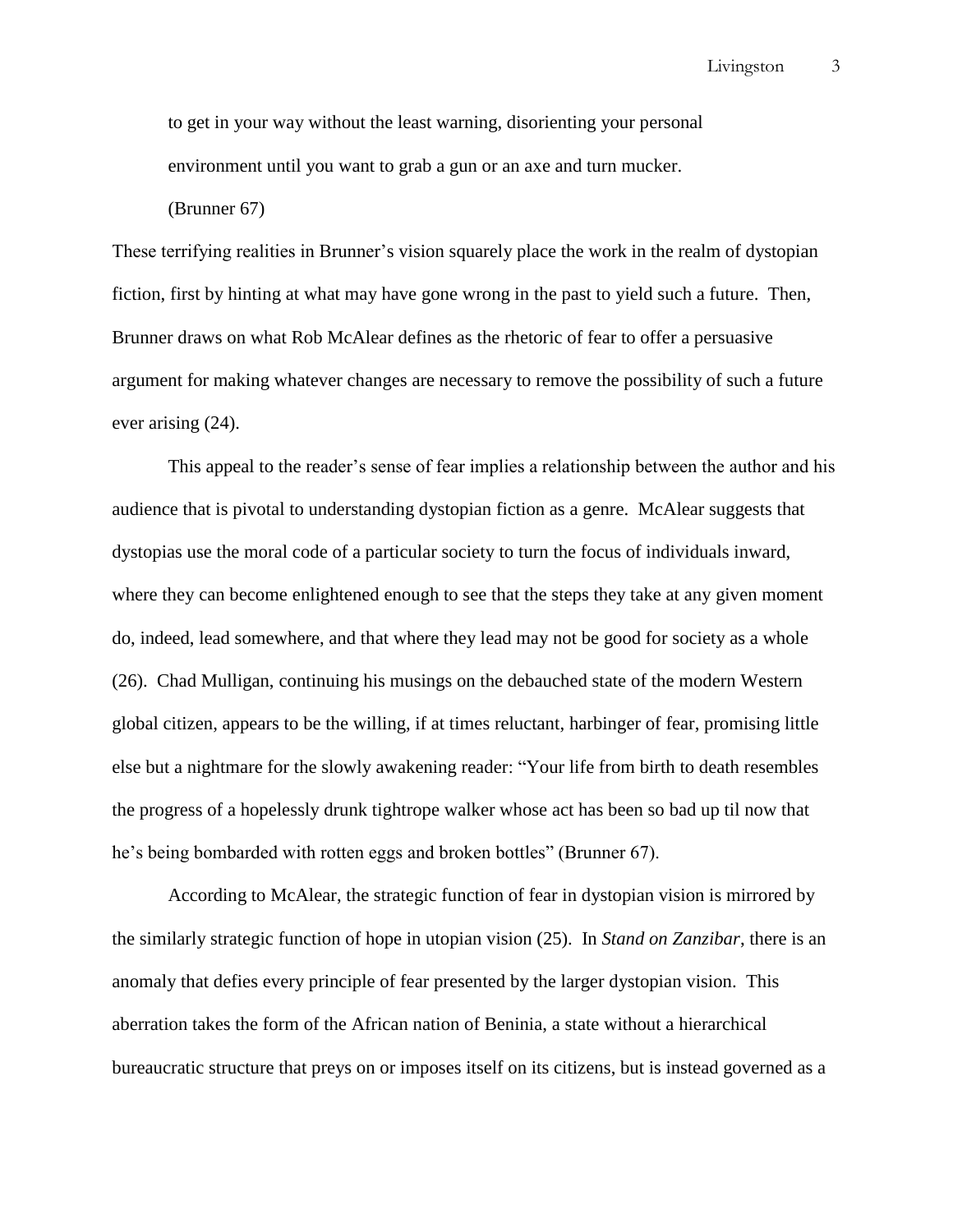family, with its president as the proud patriarch with his arms around each and every one of his children, the citizens of his nation. Although it is a poor country, it does not suffer from conflict, oppression and war; although it is not a rich country, it enjoys great wealth in the human capital of compassion and communion. At first glance, Beninia fits a kind of textbook definition of a utopia, as a geographical locale, where everything  $-$  though not perfect  $-$  is as it should be. If the novel as a whole functions as a dystopia because of violence, murder, mayhem and muckers, then Beninia functions as a utopia within it because,

there aren't any murders, there aren't any muckers, there aren't any tempers lost, there aren't any tribal squabbles, there aren't any riots, there's nothing of what people in supposedly more fortunate countries have come to take for granted." (Brunner 428)

Beninia is a pillar of hope, reaching up from the depths of a fearful planet. But Bill Ashcroft makes an important distinction between the concept of utopia and a theory of utopianism, shifting the focus from an actual, idyllic location to a larger, more ambiguous realm, where "the spirit of hope itself" communicates the "essence of desire for a better world" (8). A utopia is a place people can dream of visiting; utopianism reflects the possibility of metaphysical transformation and realignment based on a liberating ideology (13). Beninia is not just a place where many of Brunner's characters go; it is also an idea that changes each person who tries to resist it.

Ashcroft defines utopia as a future construct, and indicates that implicit within utopianism is an "operation of memory," which functions as a bridge between the present and the past (9). And yet, even with this distinction, it seems obvious that Beninia still fits within the definition of a classic utopia: the novel is, after all, set in the future and is still well within the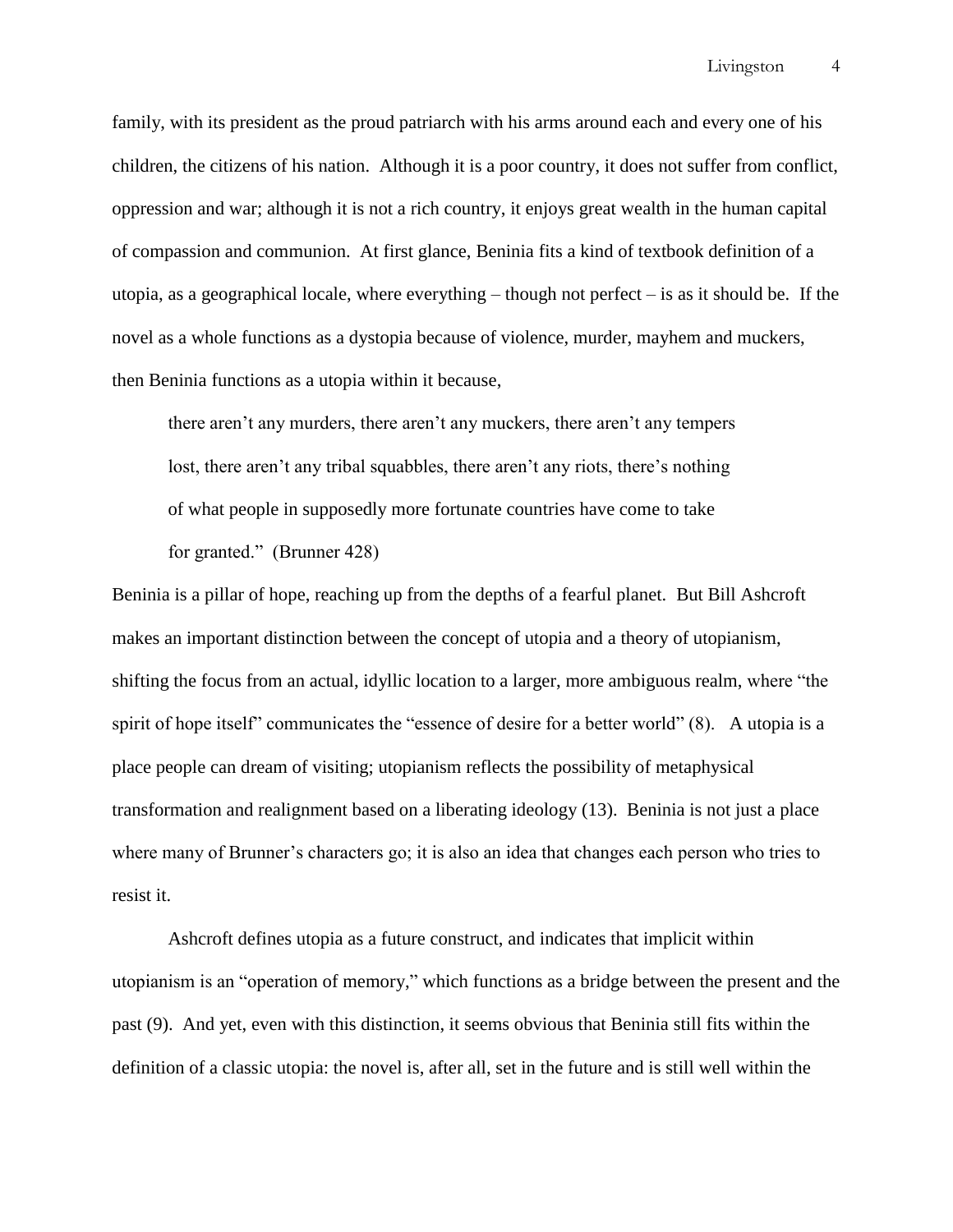Livingston 5

realm of science fiction. But Ashcroft continues, using the concept of memory to place utopianism in a postcolonial context by asserting its usefulness, not as a glimpse into the past, but as a glimpse into the very present worlds of what people want and need to see in their history, and how what they see can lead them towards the future. Brunner's Beninia, although presented in a novel set in the future, is a representation of the very real present for the characters in the novel. Nowhere is this clearer than in the stories of Begi, introduced as a Beninian counterpart to Jesus Christ. Many tales surrounding the life of Begi are relayed throughout the story, but in one section, Brunner makes the curious choice to show how the mythology surrounding Begi is not only ongoing, but evolving along with the story. After the General Technics operations in Beninia begin and the corporate element is physically introduced to the country, Brunner slyly reports, "There is a new Begi story. Nobody knows where it got started. It's called Begi and the American" (430). What in utopia is a simple leap into the future becomes in utopianism a cyclical journey through time, tethered to history, and hope; reflection and anticipation.

Ashcroft cites the "Myth of Return" as a dominant theme in postcolonial utopianism, describing "its most extreme form... as the desire to retrieve some essential authentic cultural identity that existed before colonisation happened" (10). Brunner, writing in Great Britain in 1968, on the heels of the cascading revolutions for independence throughout Africa, would almost certainly have been aware of at least one side of this phenomenon. Brunner, presenting the European viewpoint, chooses two couples with opposing yet mirrored motives for seeking to enter Africa through the window opened by American corporate interests. Victor and Mary Whatmough are a married pair of British ex-colonizers, who long to return to the glory of true, material superiority, in which subjugated people are only as valuable as they are capable of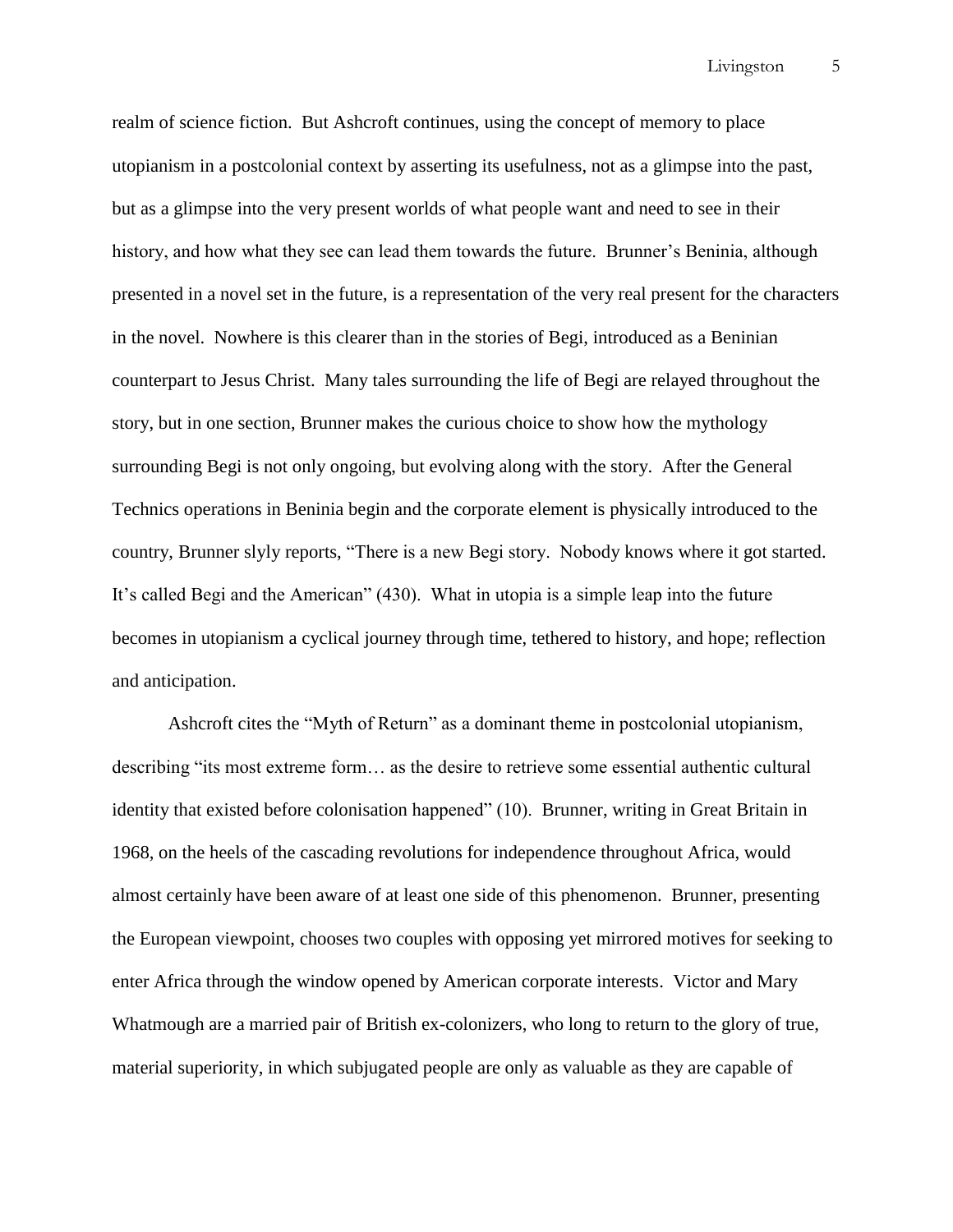service and are so devoid of value as to be instantly replaceable. Living lives of increasing disappointment in England, the idea of returning to Africa becomes an obsession; for Victor, it becomes an ultimatum, which eventually leads him to suicide when that possibility is finally lost forever (509).

Jeannine and Pierre Clodard are French nationals engaged in an unusually close sibling relationship whose parents, though evicted from Algeria during its struggle for independence before having children, instilled in those children a powerful longing for a homeland they would never see. Jeannine, sharing a wistful moment with her brother over the Africa-shaped emptiness that persists within them, laments, "We're not expatriates... We're extemporates, exiled from a country that vanished even before we were born, of which our parents made us citizens without intending to" (Brunner 260). For this pair, as well as for the Whatmoughs, the news that they will not be going to Beninia prompts the crossing of a line from which there is no return. The Clodards, however, do not cross over the threshold between life and death, but rather push their emotionally incestuous relationship into the physical, sexual realm (518).

Key to the concept of the myth of return is the function of nostalgia within postcolonial literature. Dennis Walder defines nostalgia as "a cultural phenomenon that... connects people across national and historical as well as personal boundaries" (935). Certainly, the anathema on display in the indecent bond between Jeannine and Pierre, based solely on the perceived notion that each of them is the only other person who can understand who they are and why they are, is explained within this context. Svetlana Boym, writing about nostalgia, delineates two types of nostalgias: the restorative, which concerns nationalism and myth-making in an effort to reconstruct something that, although lost, remains true in the eye of the beholder; and the reflective, which hovers beneath the weight of loss and longing, and lives among dreams and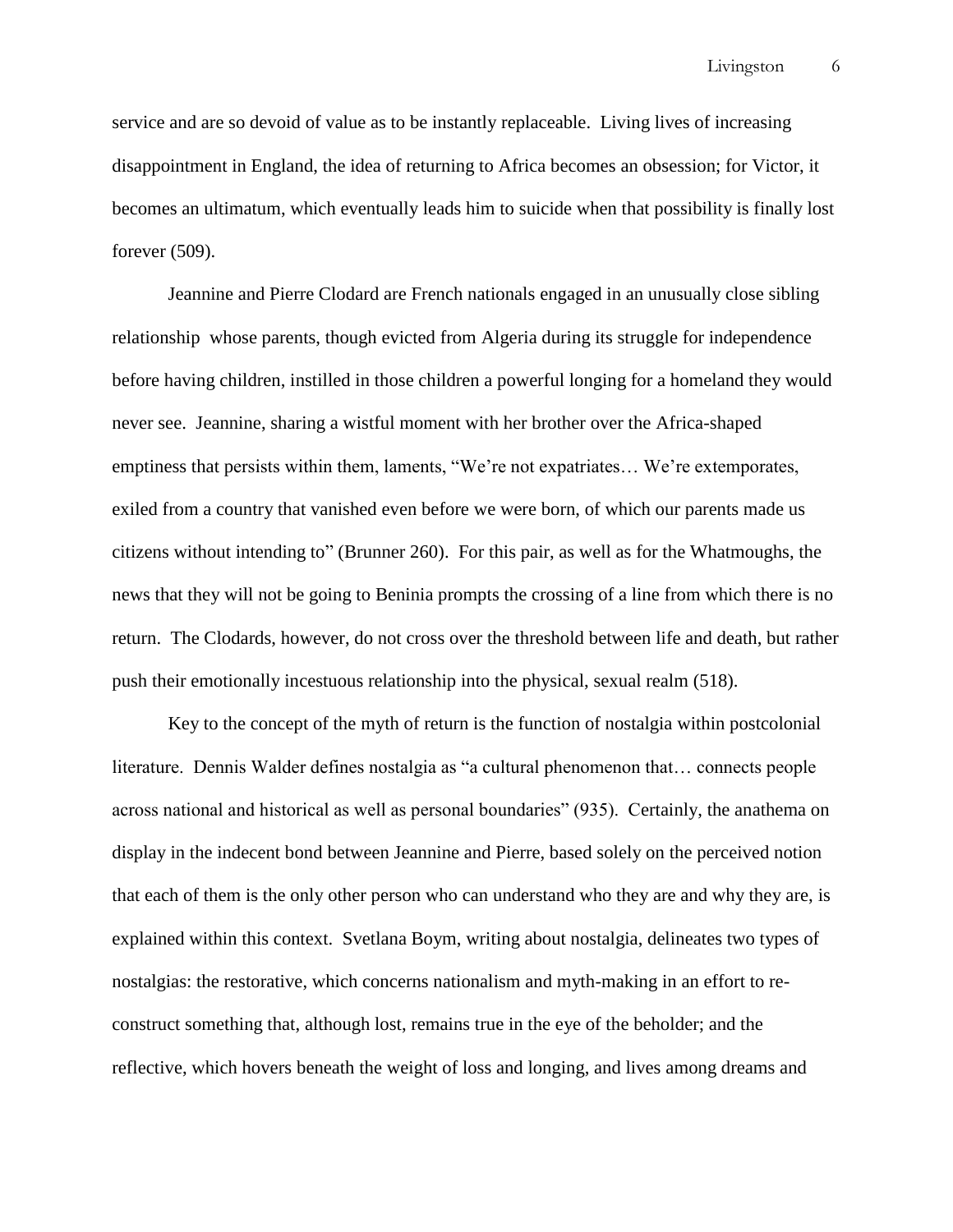Livingston 7

wishes (41). Both are represented in *Stand on Zanzibar*, and both are essential to understanding the novel as a work of postcolonial fiction.

In order to arrive at this understanding, it is important to define the word *postcolonial*. Dennis Walder brings the term into sharper focus, using it to "identify a range of experiences and representations produced by intercultural and transnational conflict, migration, and enforced settlement" (936). Here is where the two longing pairs of European ex-colonizers (and would-be colonizers) are joined by several other characters in a dance between constructed memory and transformative hope. Brunner, having ingeniously predicted the widespread globalization that has come to define the twenty-first century, introduces a number of characters who are affected by these kinds of experiences and representations.

The European exiles exemplify Boym's paradigm of restorative nostalgia, but when addressing the issue of the reflective, we can pluck from the central characters of the novel freely. Part of what makes reflective nostalgia reflective is the "[qualifying] awareness that the past cannot be restored" and "is approachable through 'stories and secrets'" (Walder 940). This brings to mind Brunner's Norman House, the African-American, or Afram, General Technics Junior Vice President who undergoes an unsettling transformation that leads him to become the head of the company's operations in Beninia. Early in the novel, Norman recalls a memory passed down to him by his grandfather of his family's slave past, and specifically of the violent, brutal punishment of an ancestor after an act of insubordination. That this memory is not a pleasant one does nothing to dim the power of it; Norman recalls the memory because he is forced to reenact it, shamefully cast in the role of the oppressor. What is important here is that it places Norman within an African context, long before he sets foot in Beninia. It opens a need within him, to relate to a part of himself he has subdued; first, he approaches Elihu Masters,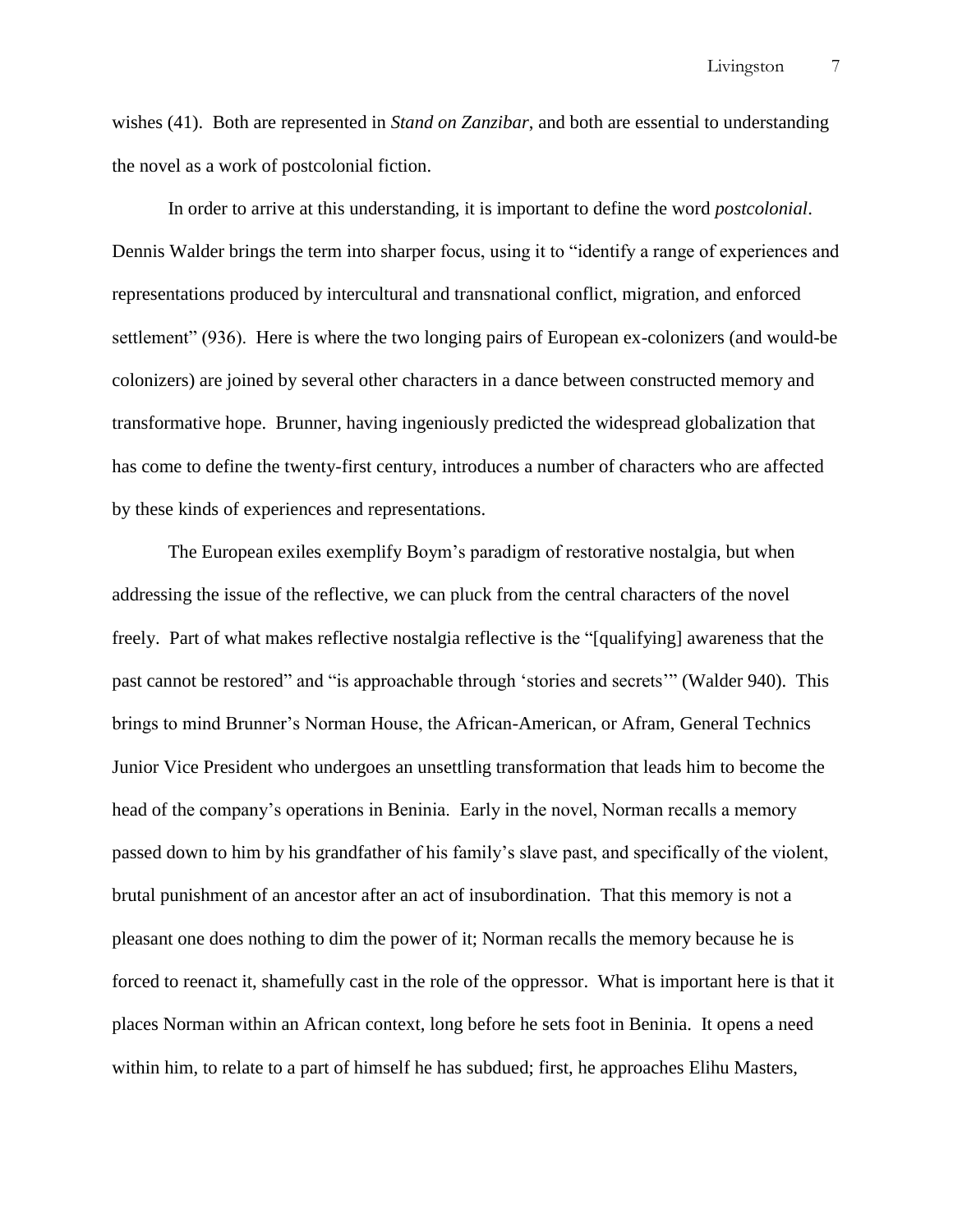American ambassador to Beninia and another Afram who will ultimately become his guide on his journey back to himself through Africa. When he arrives in Beninia, he is told by Gideon, another Afram expatriate working at the American Embassy, that the country will "digest" him (Brunner 342). What Gideon does not say is that Norman, along with many others, will also digest Beninia.

The America in John Brunner's vision of 2010, from a postcolonial perspective, is not much different from the America of 2012. African-descended Americans do lose their sense of self as they stretch and bend into assimilating postures. In the novel, it is first Elihu, then Gideon, then Norman; all fall to the myth of return that for them, as descendants of slaves, predates colonialism and the postcolonial period. Norman, offering an impromptu and impassioned compliment to Beninia's leader, President Obomi, breaks from professionalism and speaks personally:

But what I wind up thinking is—is that I half-wish the slave-traders

hadn't steered clear of Beninia. Because I'd be rather proud to think

my own African ancestors came from Shinka stock. (428)

Perhaps most interesting about this is Norman's observation of the response of his team of colleagues to his statement, one of whom, a white man, "was apparently nodding violent agreement, not a reaction one would expect from a Caucasian in Beninia." Eventually, even Chad Mulligan, the meta-John Brunner within the novel who denounces all products of the massmarketed, unfettered capitalistic society – including himself – goes to Beninia and becomes a new-Beninian. So anyone and everyone of any and every phenotype, is susceptible to the powerful pull of postcolonial or, in Beninia's case, anti-colonial Africa and its infectious, irresistible belongingness. And in this globalized, dystopian vision where people are forced to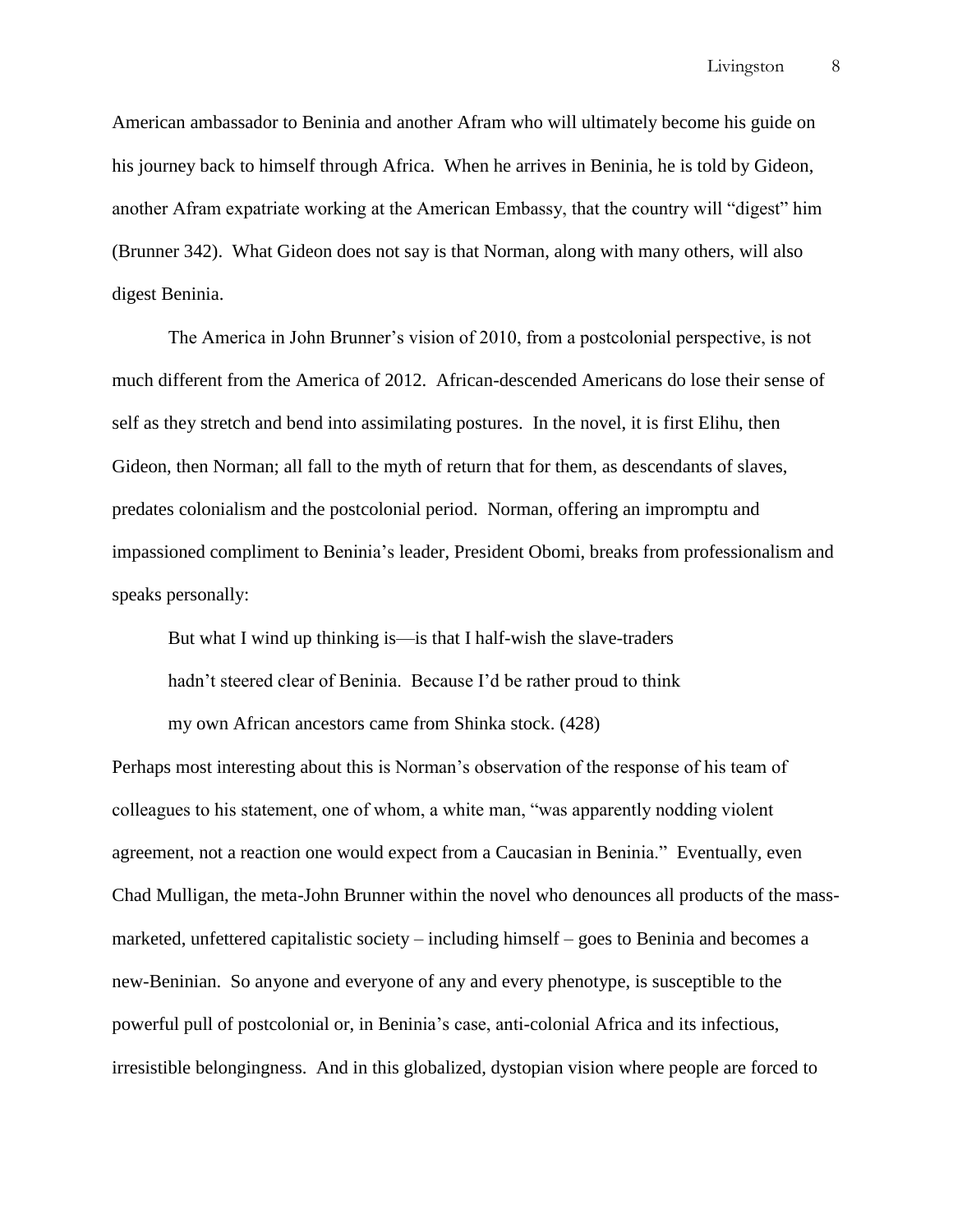undergo sterilization or exile, where neighbors murder their neighbors out of jealousy or boredom or rage, where women are forced to abort their children or be imprisoned, where homelessness requires a permit, and where siblings can be born longing for a home in a foreign land, everyone is an expatriate, and everyone is colonized. And if everyone is colonized, then everyone is equally available to break their bonds and be freed. Walder notes, "Although we may find it easy in nostalgic retrospect to identify friend and foe, oppressor and oppressed, on closer inspection we may find it less easy" (937). Brunner even goes so far as to invent a genetic marker within the lineage of the Shinka people, which holds the promise of a return to humanity for the depraved inhabitants of his dystopia. Beninia is where they all must go to decolonize. Beninia is where they all go to de-eptify. Donald Hogan Mark II, in exile from himself and his home as an unwilling but controlled government agent in Yatakang, muses over the promise of the genetic optimization program, even as that promise threatens to further destabilize the nations of the world:

Somehow, the entire human race seemed momentarily united in a single entrancing dream—the hope that the next generation they would bequeath to Mother Earth would be whole, healthy, sane, capable of making amends for the rape they had inflicted in olden days. (358)

What Donald does not yet know is that soon, after he is driven to kill and kill again, and once he is broken, demilitarized, and drugged into compliance, he will find himself within reach of this dream, thanks to the utopian specter of Beninia.

John Brunner, in choosing to inject his dystopian epic with a lasting, pungent breath of hope, tilts its trajectory through the science fiction genre and into the multi-tongued world of postcolonial literature. For all the brutal and senseless deaths and for each exploitative or cruel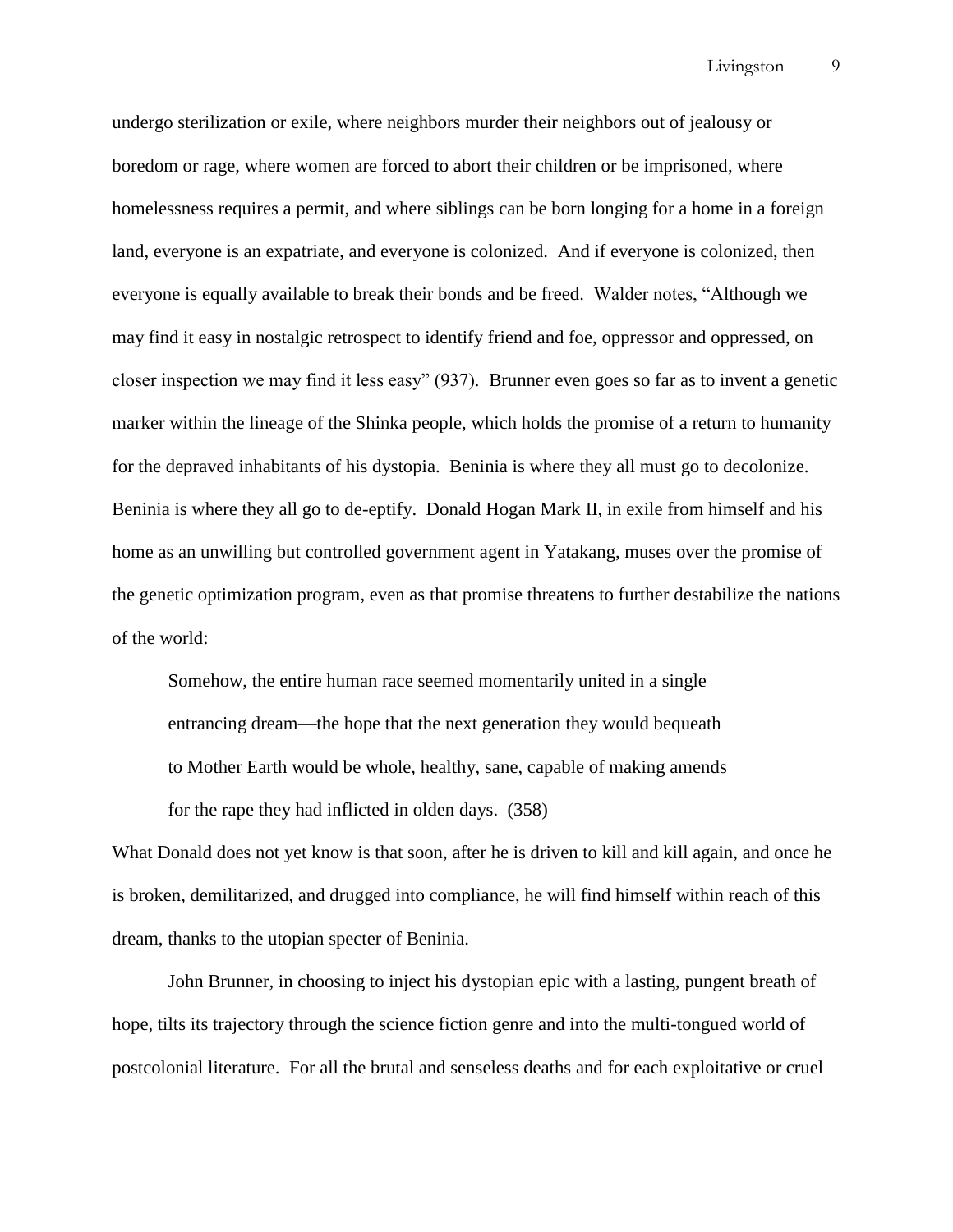act, Brunner sends one tiny ray of light to illuminate a path out of the darkness. Perhaps, as Bill Ashcroft asserts, it is true that "all achieved utopias are degenerate"; we are lucky, then, that Brunner's Beninia exists in a fictional universe where it does not and cannot rule or overwhelm us (9). It only persists. It merely digests. Nestled within the concept of possibility is the promise that what we cannot know might still be; Ashcroft considers utopianism "fundamental to human consciousness because humans are always striving forward, anticipating, desiring" (9). Depicting complex creatures who readily admit to a taste for carrots while secretly sporting a sadomasochistic urge for a stick, what Brunner seems to be sure of as he offers Beninia up into the fire-streaked skies, is that without hope, even fear will eventually become a bore. And what bores us can never hope to free us, because we are curious creatures, destined to follow the twisted paths we invent, constructing and deconstructing ourselves—and our environments along the way.

## Works Cited

Ashcroft, Bill. "The Ambiguous Necessity of Utopia: Post-Colonial Literatures and The Persistence Of Hope.‖ *Social Alternatives* 28.3 (2009): 8-14. *Academic Search Premier*. Web. 26 Feb. 2012.

Boym, Svetlana. *The Future of Nostalgia*. New York: Basic Books, 2001. Print.

Brunner, John. *Stand on Zanzibar*. 1968. New York: Tom Doherty Associates, 2011. Print.